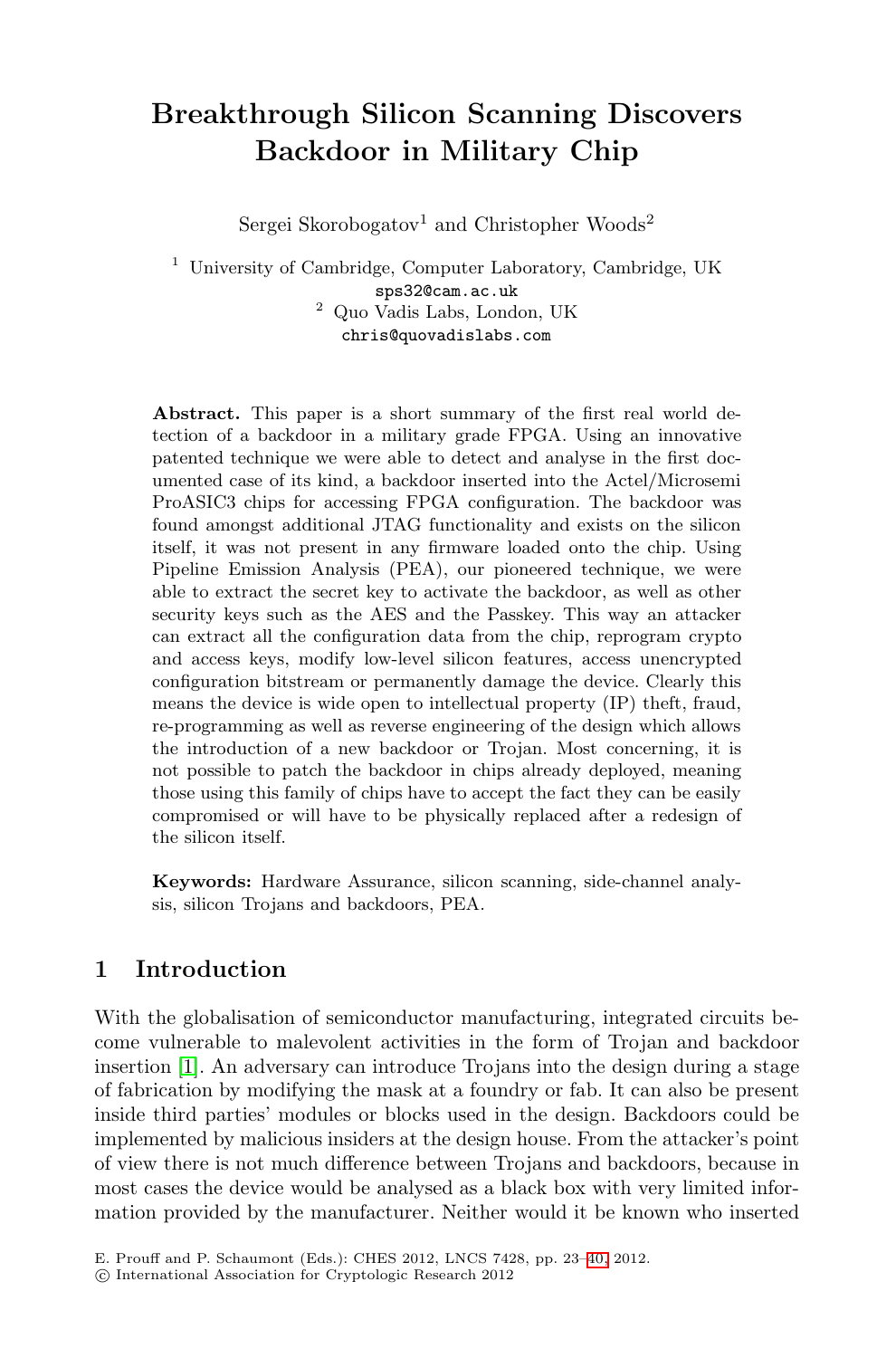the undocumented features of additional capabilities or at what stage of the process this occured.

In a search for the ideal target we decided to test the Actel/Microsemi ProA-SIC3 A3P250 device because of its high security specifications and wide use in military and industrial applications. According to the chip manufacturer: *"Low power flash devices are unique in being reprogrammable and having inherent resistance to both invasive and noninvasive attacks on valuable IP"* [2].

In this paper we [dem](#page-15-0)onstrate how a deliberately inserted backdoor and additional functionalities can be found in the 'highly secure' Actel/Microsemi ProA-SIC3 Flash [FP](#page-15-1)GA (field-programmable gate array) chip used in both military and sensitive industrial applications. Actel, who developed ProASIC3 devices, market them as chips which *"offer one of the highest levels of design security in the industry"* [3]. These FPGAs are unique by being low-power, live on power-up and inherently secure as no configuration data is stored outside the device: *"In contrast to SRAM-based FPGAs, ProASIC3 configuration files cannot be read back via JTAG or any other method"* [4].

Al[l o](#page-15-1)ur experiments were carried out on the Actel/Microsemi ProASIC3 A3P250 Flash FPGA device [2]. Fabricated with a 0.13  $\mu$ m process with 7 metal layers, this chip incorporates 1,913,600 bits of bitstream configuration data. According to the manufacturer's documentation on this chip: *"Even without any security measures (such as FlashLock with AES), it is not possible to read back the programming data from a programmed device. Upon programming completion, the programming algorithm will reload the programming data into the device. The device will then use built-in circuitry to determine if it was programmed correctly"* [2]. Our research revealed that there is some hidden functionality inside the JTAG controller of this chip and one of the functions is the covert access to the configuration data. The JTAG controller itself is a part of the silicon design as in all FPGA chips and cannot be changed after the chip is manufactured.

To our knowledge, this is the first documented case of finding a backdoor inserted in a real world chip. When [we](#page-16-0) talk about backdoors we treat them differently from other undocumented features most chip manufacturers insert in their devices for factory testing and debug purposes. The difference between a backdoor and an undocumented command is the ability to gain access to the programmed user IP when it is not supposed to be possible. Undocumented commands are known to exist in JTAG for failure analysis or for debugging but they are not designed to circumn[avi](#page-16-1)gate the security scheme of the device. The dictionary gives the following definition: *"backdoor – an undocumented way to get access to a computer system or the data it contains"* [5]. This is exactly what we found in the third generation of Actel/Microsemi Flash FPGA chips. The same approach can be used to find Trojans, altering the way the scanning is performed slightly.

Several Trojan detection approaches have been proposed in recent years. These can be divided into three major categories. One is full reverse engineering of the chip which gives an in-depth analysis of the chip [6]. However, this has some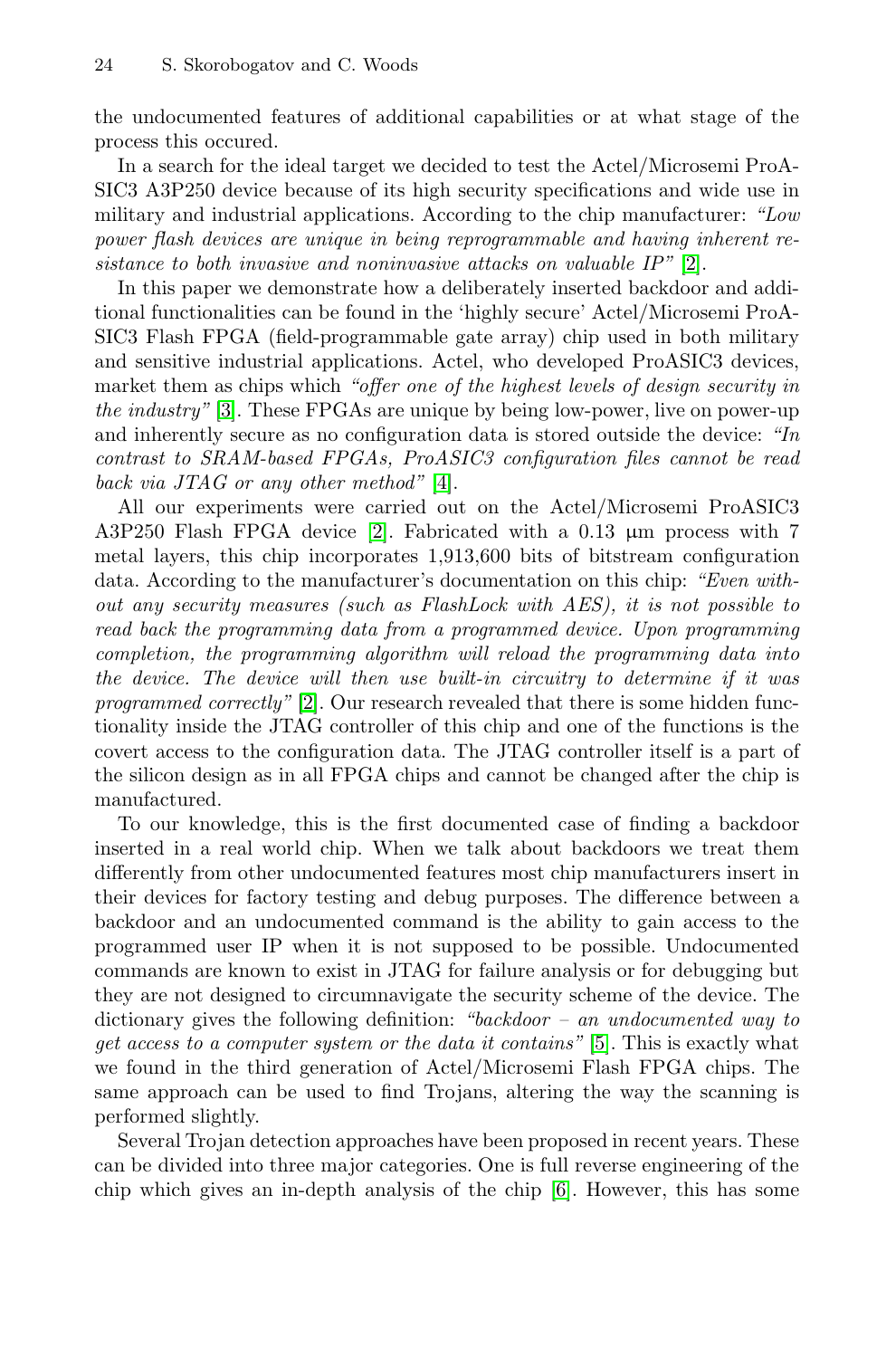drawbacks – it is a[n](#page-16-2) [ex](#page-16-2)tremely expensive and time consuming operation, and it will not work for cases where the Trojan is present only in a small fraction of chips. The [sec](#page-16-3)[ond](#page-16-4) category is an attempt to activate the Trojan by applying test vectors and comparing [the](#page-16-5) responses with expected responses [7,8,9]. This might not work in situations where the Trojan is activated under rare conditions. For modern complex circuits it is close to impossible to verify all states. In addition, this approach will not detect Trojans designed to leak the information rather than take control of the hardware [10]. [The](#page-16-6) final category uses side-channel analysis to detect Trojans by measuring circuit parameters such as power consumption, electro-magnetic emissions and timing analysis. These methods can be used against golden samples  $[11,12]$  or within the same integrated circuit (IC) to minimise the variations between samples [13]. However, the effectiveness of sidechannel analysis methods greatly depends on the sensitivity of the measuring equipment [14].

One of the most widely used approaches in Trojan and backdoor detection is to employ differential power analysis (DPA) techniques [15] to detect any abnormalities in the device operation. However, due to the latency introduced by the setup and the substantial noise of the acquisition equipment, it normally takes a very long time to scan silicon chips. With modern devices such as FPGAs, it could be infeasible to detect any Trojans or backdoors with DPA techniques. We used a new sensing technique which detects tiny variations in the device operation and is thus able to detect small variations which are well below the noise level in a standard DPA setup.

If a bug is found in firmware programmed into an FPGA then it can be rectified by a firmware update. However, if the Trojan or backdoor is present in the silicon itself, then there is no way to remove the bugs other than replacing all the affected silicon chips, as has happened several times with bugs found in Intel CPUs. The cost of such an operation is enormous and can seriously affect an organisation's revenue.

If a potential attacker takes control of the FPGA device, he can cause a lot of damage to the device. For example, he can erase or even physically destroy the FPGA by uploading a malicious bitstream that will cause a high current to pass through the device and burn it out. Using the backdoor, an attacker can extract the IP from the device and make some changes to the firmware, inserting new Trojans into its configuration. That would provide a wide range of capabilities in carrying out more sophisticated attacks at a later stage.

Greater danger could come from a new and disturbing possibility of a large scale remote attack via a network or the Internet on the silicon itself. If the key is known, commands can be embedded into a worm to scan for JTAG, then to attack and reprogram the firmware remotely. This cannot be excluded since the manufacturer specifically designed such remote access feature for ProASIC3 and other Flash FPGA devices: *"Military ProASIC3/EL devices with AES-based security allow for secure, remote field updates over public networks such as the Internet, and ensure that valuable IP remains out of the hands of system overbuilders, system cloners,*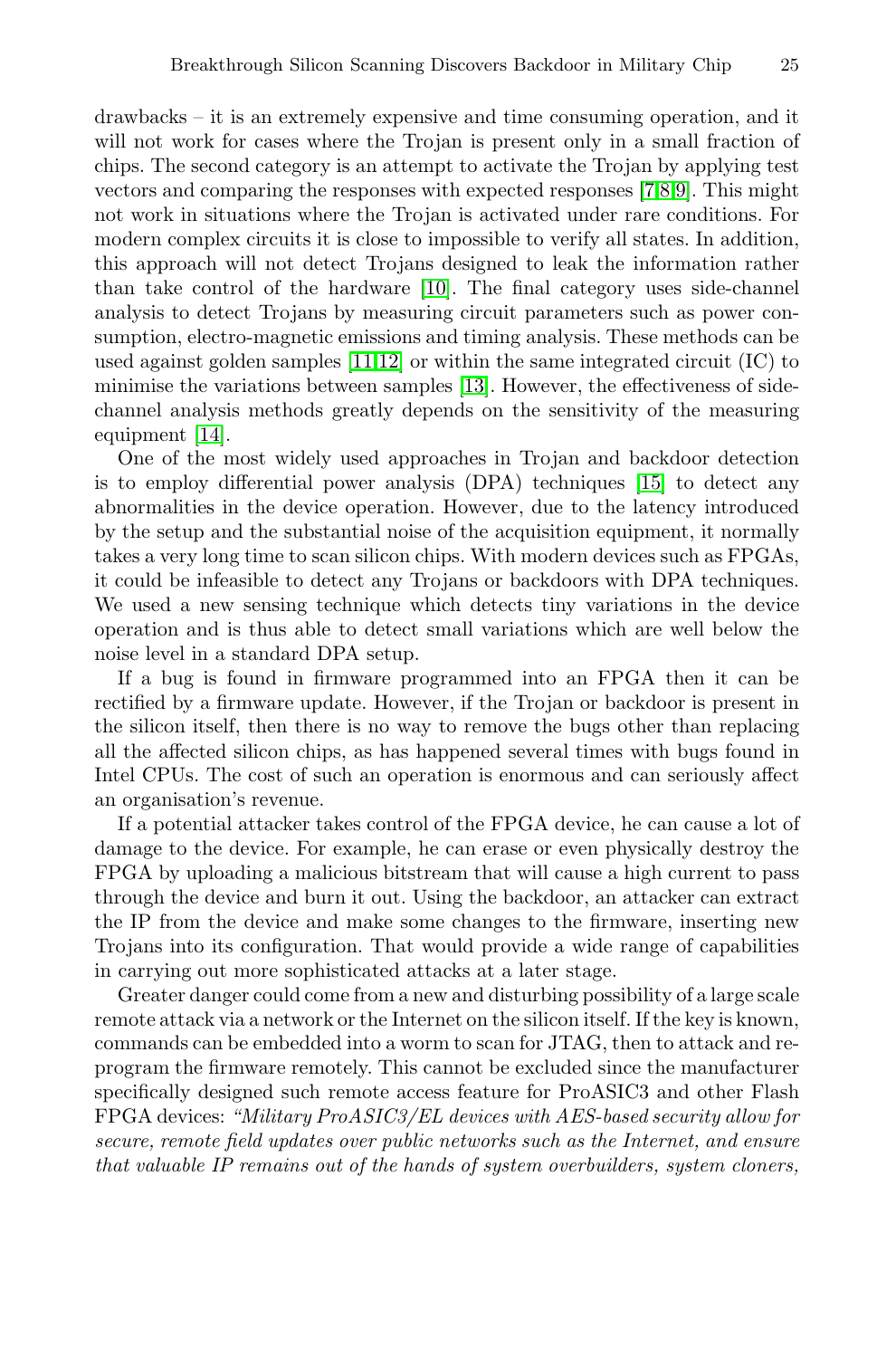*and IP thieves. The contents of a programmed device cannot be read back, although secure design verification is possible"* [16].

This paper is organised as follows. Section 2 gives a brief introduction into chip access and scanning approaches, and FPGA security. Section 3 introduces the experimental setup, while Section 4 sets out our results. Section 5 discusses limitations and [pos](#page-16-7)sible improvements. The impact of the research is discussed in the concluding section.

### **2 Background**

[Wi](#page-16-8)th the growing complexity of integrated circuits the importance of post production testing and functional verification is growing. This is necessary to address the issues in failure analysis and to perform design verification for correctness, and to eliminate inevitable bugs [17]. The majority of chip manufacturers use the JTAG (Joint Test Action Group) interface as a standard port for IC testing [18]. However, until recently it was primarily used for boundary scan testing rather than internal IC testing. In the early 2000s the JTAG specification was expanded with programming abilities and security features to meet the FPGA market demands [19]. However, even before then chip manufacturers were using the expan[ded](#page-16-9) JTAG usually referred as IEEE 1149.x. This expansion was not standardised and for most chips was kept confidential. In that respect, the knowledge of the test interface being a JTAG did not give any advantage to the outsider over a proprietary test interface. However, this allowed chip manufacturers to use standard JTAG implementation libraries without compromising on the security of their chips. It was important for manufacturers to use undocumented or disguised commands for granting access to the JTAG or test interface, because in some chips it provided access to the internal memory, usually holding the end user IP and secret data [20].

The JTAG interface is operated via test access port (TAP) pins which control the state machine (Fig. 1a). It has two registers – IR (instruction register) and DR (data register) into which the serial data can be shifted and then executed. The IR registers must be selected first and then, depending on the command, DR data shifted in. The length of the IR register varies from chip to chip and normally lies between 4 and 32 bits. Some commands do not involve the DR register, for others its length could be many thousan[ds o](#page-16-10)f bits.

For many chips, and especially for secure microcontrollers and secure FPGAs, the commands and data fields of JTAG registers are not documented. However, an inquisitive attacker can gain most of this information from development kits supplied by a particular device's chip manufacturer. Even when the availability of such kits is restricted by the manufacturer, their clones can be found in the third world. For FPGA chips the task of gathering more information about JTAG commands was simplified by the introduction of a special high level test language called STAPL (Standard Test and Programming Language) [21]. All the commands and data fields in the programming file compiled by design tools are easily identifiable with both subroutines and meaningfully named variables. An example of security state verification procedure is given in the Appendix.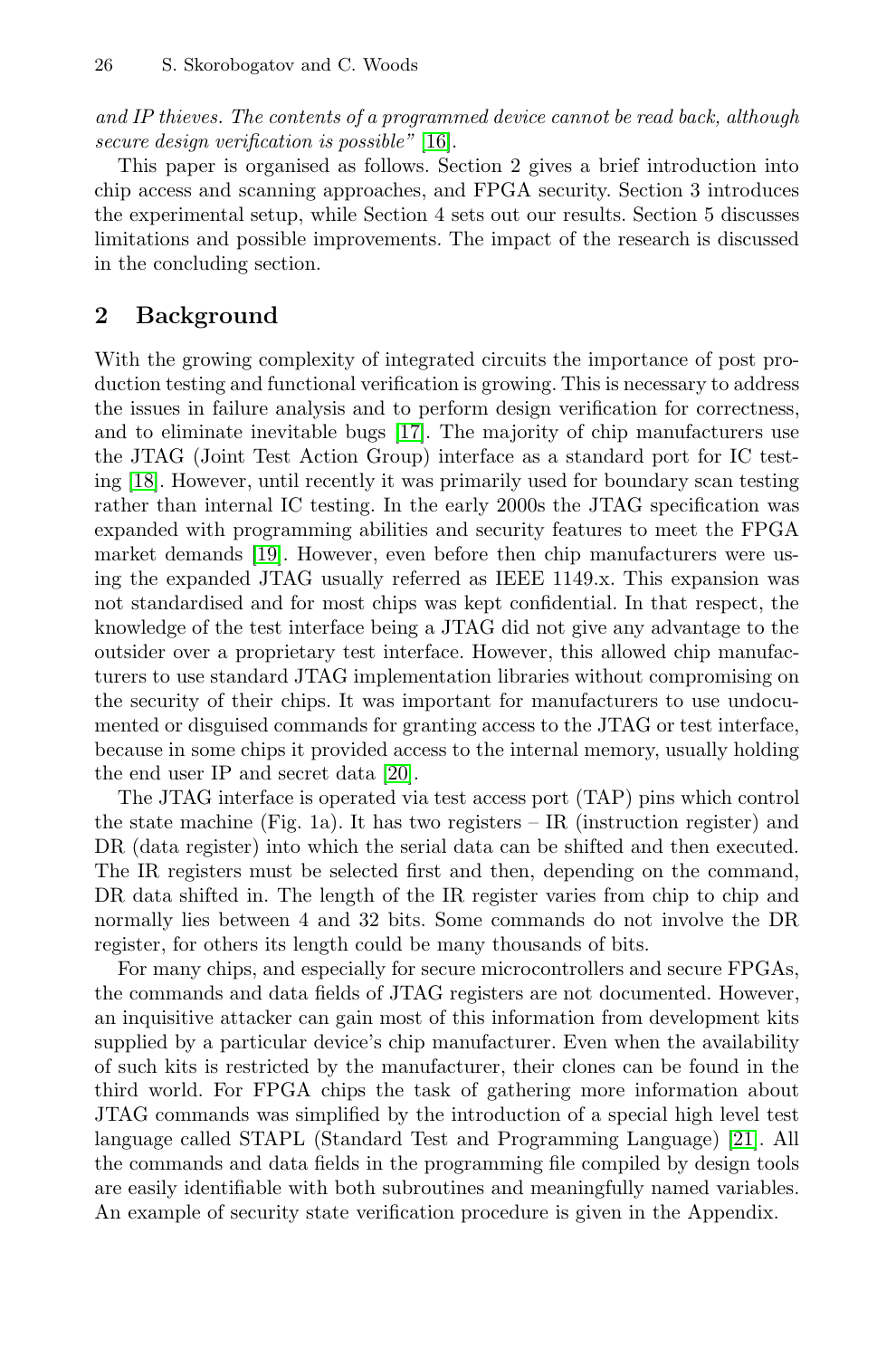

**Fig. 1.** (a)JTAG TAP state machine, (b)Simplified ProASIC3 security

Knowing all the JTAG commands is not sufficient to search for backdoors. Firstly, the obtained list could be incomplete because the STAPL file is compiled only with commands which serve a particular task. Secondly, although subroutines, functions and variables are meaningfully named, the IR level commands are not explained and usually remain as numbers. That complicates the reverse engineering of the JTAG functionality. What adds to the complexity is the sequence of commands. For complex devices it will not be just one command executed for a particular function, but a series of commands mixed with data. Each command could be not solely IR or IR+DR, but an endless list of possible combinations such as IR+IR, IR+DR+DR, IR+DR+IR+DR and so forth.

Searching for Trojans could represent an easier task, because in that case the design is known as well as its likely implementation in silicon. This operation is usually performed by the chip manufactu[rer](#page-16-11) [or](#page-16-12) its subcontractors. However, from an attacker's point of view, there is not much difference between Trojans and backdoors as he is looking for any potential vulnerability within the silicon chip.

As a target for our experiments we chose the Actel/Microsemi ProASIC3 A3P250 device [4] for many reasons. Firstly, it has high security specifications and is positioned as the device with highest security protection in the industry. Actel who developed ProASIC3 chips market them as devices which *"provide the most impenetrable security for programmable logic designs"* [16,22]. Secondly, ProASIC3 chips are widely used in military and industrial applications especially in critical systems. Therefore, without doubt, ProASIC3 devices posed suitable challenges for this research. Any outcome occurring from analysing this device will have a greater impact and will be more useful compared to the results obtained from low-end security chips such as normal microcontrollers or standard FPGAs.

ProASIC3 devices have several levels of security protection. When the new part is shipped to the customer there is no security activated. Even at that level the security protection is high. This is because *"Even without any security*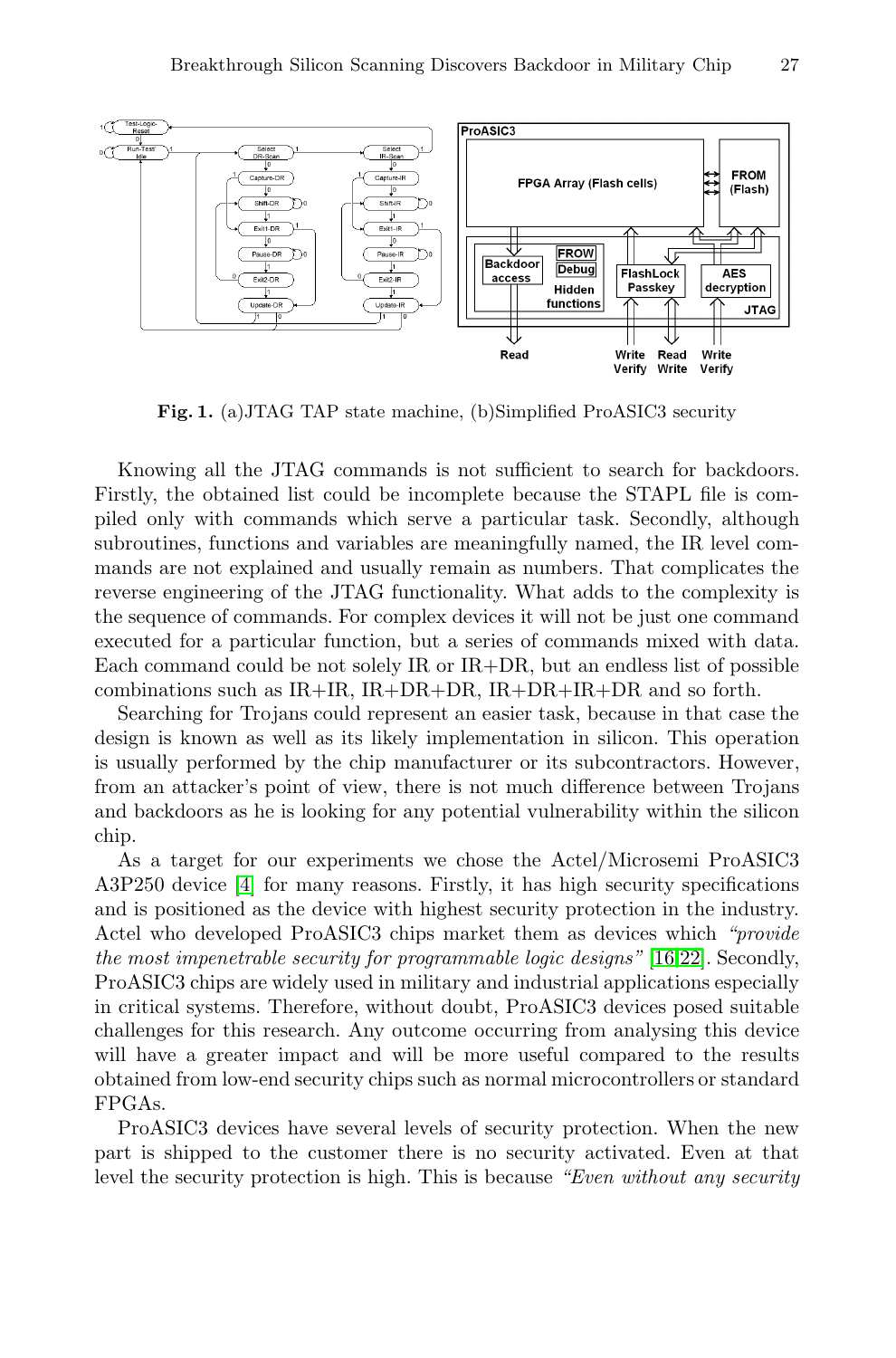*measures (such as FlashLock with AES), it is not possible to read back the programming data from a progr[am](#page-15-0)med device"* [2]. The manufacturer claims that the readback function for the FPGA Array is not physically implemented thus making these devices inherently secure: *"Low power flash devices do not support read-back of FPGA core programmed data; however, the FlashROM contents can selectively be read back (or disabled) via the JTAG port based on the security settings established by the Microsemi Designer software"* [2]. Higher security level offers activation of a special user key that protects rewriting of any security settings: *"Designers have the ability to use a FlashLock Pass Key to prohibit any write or verification operations on the device"* [4].

For remote updates of the device both the configuration bitstream and internal Flash memory can be encrypted with the AES device master key. This function can only be used to decrypt the data being sent to the chip for writing and verification. There is no way to pass the internal data back to the outside world even in an encrypted state.

The highest level of prot[ect](#page-15-1)ion turns the device into no-longer-programmable chip and should be considered with caution as in case of any bug found, the chip will have to be physically replaced: *"The purpose of the permanent lock feature is to provide the benefits of the highest level of security to IGLOO and ProASIC3 devices. If selected, the permanent FlashLock feature will create a permanent barrier, preventing any access to the contents of the device. This is achieved by permanently disabling Write and Verify access to the array, and Write and Read access to the FlashROM. After permanently locking the device, it has been effectively rendered one-time-programmable"* [2].

The backdoor we found allows readback access to the configuration data. There are some other hidden JTAG functions which give low-level control over the internal shadow memories and allow modification of hidden registers. However, we do not consider them a backdoor because they are not directly associated with undocumented access to the protected data. The simplified outlook of the ProASIC3 security is presented in Fig. 1b.

We evaluated all levels of protection in ProASIC3 devices and were able to circumvent the security at each level. Table 1 summarises the security protection levels in the ProASIC3 devices according to our research findings. The Passkey offers the highest level of security for reprogrammable chip, while the Permanent Lock should be used as the l[ast](#page-16-13) resort and will turn the device into a onetime programmable (OTP) chip. However, despite it being a seemingly ultimate protection mechanism, the Permanent lock has some phys[ical](#page-16-14) security flaws. We found it vulnerable to some fault injection attacks, but as this does not fall within the scope of this paper, we have not gone into further details.

Although with the backdoor we found it is possible to extract the IP blocks – Array configuration from the FPGA, there are other ways to extract the configuration bitstream IP. One was published in 2010 and uses special type of optical fault injection attacks called 'bumping attacks' [23]. Another method uses the vulnerability of the AES implementation and in particular the message authentication code (MAC) used to protect the integrity of the encrypted bitstream [24].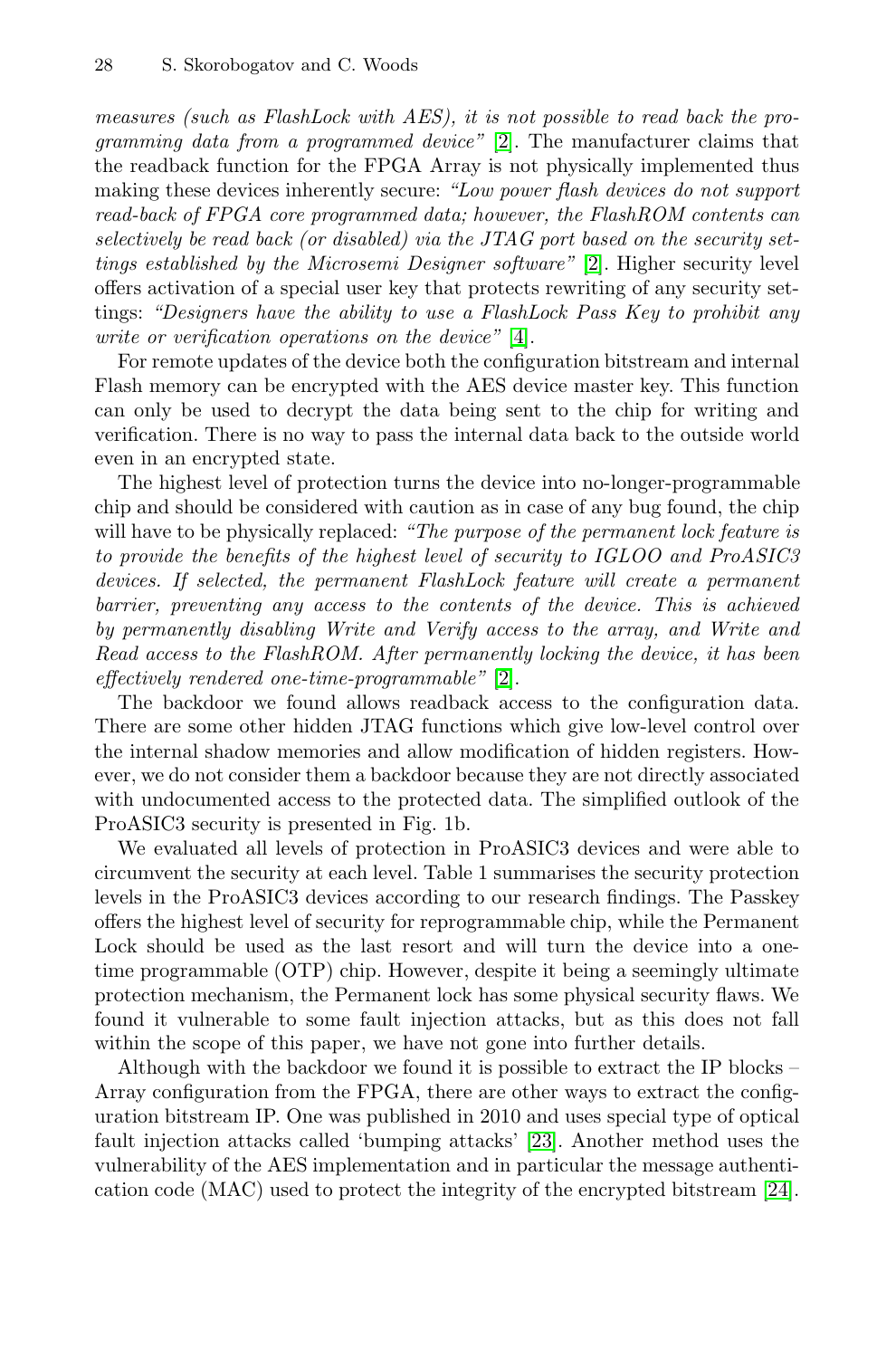| Secure area       | Read<br>$\rm Access$ | Verify<br>Access | Write<br>Access | Secure<br>$_{\rm Lock}$ | AES<br>Encryption | Expected<br>Security | Attack<br>Time |
|-------------------|----------------------|------------------|-----------------|-------------------------|-------------------|----------------------|----------------|
| FROM (Flash)      | Yes                  | Yes              | $_{\rm Yes}$    | Yes                     | Yes               | Medium               | Seconds        |
| FPGA Array        | No                   | Yes              | $_{\rm Yes}$    | Yes                     | Yes               | High                 | Days           |
| AES Key           | No                   | $_{\rm Yes}$     | Yes             | Yes                     | No                | Medium               | Seconds        |
| FlashLock Passkey | No                   | Yes              | $_{\rm Yes}$    | Yes                     | No                | Very High            | Hours          |
| Backdoor Key      | No                   | Yes              | $_{\rm Yes}$    | Yes                     | No                | Very High            | Hours          |
| Permanent Lock    | No                   | No               | $_{\rm Yes}$    | No                      | No                | Ultra High           | Minutes        |

**Table 1.** Security protection levels in ProASIC3

By compromising the AES key in ProASIC3 the IP could be extracted even without access to the encrypted bitstream. Although there is no readback access for AES-encrypted bitstream configuration, verification is allowed and can be brute forced given small number of unknown bits. An attacker can pass authentication, then write a mask configuration file containing all zeros but a small number of ones per each row, e.g. 16 bits in a 832-bit row. Writing '1' over '0' into the Flash configuration memory has no effect, while writing '0' over '1' changes its state. Since each row can be verified independently in 2 ms time, he can brute force unknown bits row by row. With 50 samples we successfully extracted full IP from A3P250 in 1 week. There is a MAC security feature to prevent arbitrary writing in AES mode through validation of data. We broke it by figuring out that it uses feedback-shift register with just 4 bits of uncertainty per AES CBC (cipher-block chaining) block and easily bruteforceable off-line. Moreover, we managed to disable the MAC verification by modifying few lines in the controlling STAPL file, thus making any arbitrary writing seamless.

### **3 Experimental Method**

Initially, we analysed the chip with standard design tools from Actel – Libero IDE and FlashPro. The sample of A3P250 device was connected to a standard Actel FlashPro3 programmer. All of the JTAG operations are undocumented for the ProASIC3, however, using Actel development software we were able to generate a series of STAPL files which we analysed to determine the commands used for different operations. Once we learned the JTAG communication we moved onto exploring the field of undocumented features. For that we built a special test board with a master JTAG interface and simple functions controlled by PC software via an RS-232 interface for convenience (Fig. 2a). The ProASIC3 chip was placed into a ZIF socket for easier handling. During this stage we gathered information about the command field and data registers.

The next step was to determine which commands have data fields and measure the size of the DR registers. We then used a classic DPA setup to analyse the sidechannel emission from the ProASIC3 devices during decryption and to access operations as well as other undocumented commands. We constructed a simple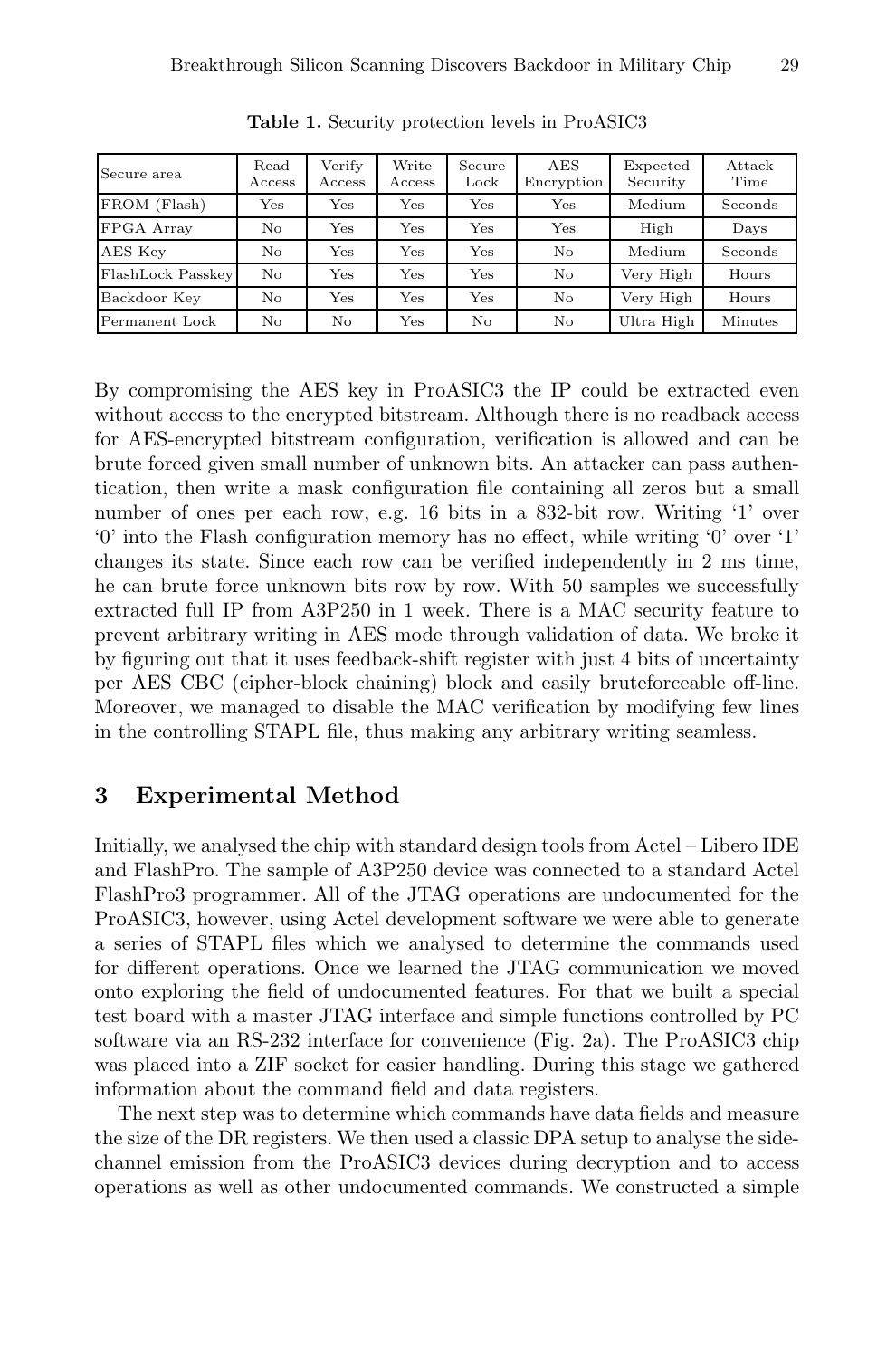

**Fig. 2.** Test setup: (a)control board, (b)DPA analysis

prototype board with a ZIF socket for the A3P250 device (Fig. 2b) and connected it to our test board which was providing some additional triggering functions for the oscilloscope. The power consumption was measured via a 20  $\Omega$  resistor in the *VCC* core supply line with the Agilent 1130A differential probe and acquired with the Agilent MSO8104A digital storage oscilloscope. Then the waveforms were analysed using MatLab software with our own proprietary program code.

We tried all available JTAG command fields in different combinations and observed all the traces scanned with DPA. In this way we were able to separate commands with different functions. The unknown commands were then tested with different data fields, while we observed the response and tried to understand their function. DPA is a good approach to find normal commands; however it can hardly help in understanding their functionality because of high noise and the number of traces required.

In the next set of experiments we used PEA technology (described in our paper [24]) to achieve an improved signal-to-noise ratio (SNR) in an attempt to better understand the functionality of each unknown command. Some operations were found to have robust silicon level DPA countermeasures. For example, the Passkey is documented as another layer of security protection on top of the AES encryption in the ProASIC3 to prevent IP cloning. Some DPA countermeasures found in the Passkey protection include very good compensation of any EM leakage and broadband spectrum spreading of side-channel emissions for the bit comparison leakage; internal unstable clock; high noise resulting in SNR below *−*20 dB. The prototype sensor setup we used is presented in Fig. 3a.

The system consists of a control interface that can be represented by a personal computer, a remote control with embedded processor or other human interface (Fig. 3b). The test algorithm is either present inside the test generator or it is supplied via the control interface. Each device under test (DUT) requires its own test algorithm, which is a part of a standard device operation and consists of a list of commands to run the DUT in the way required by the tester; for example, to establish an authentication or to decrypt the data. The test signal generator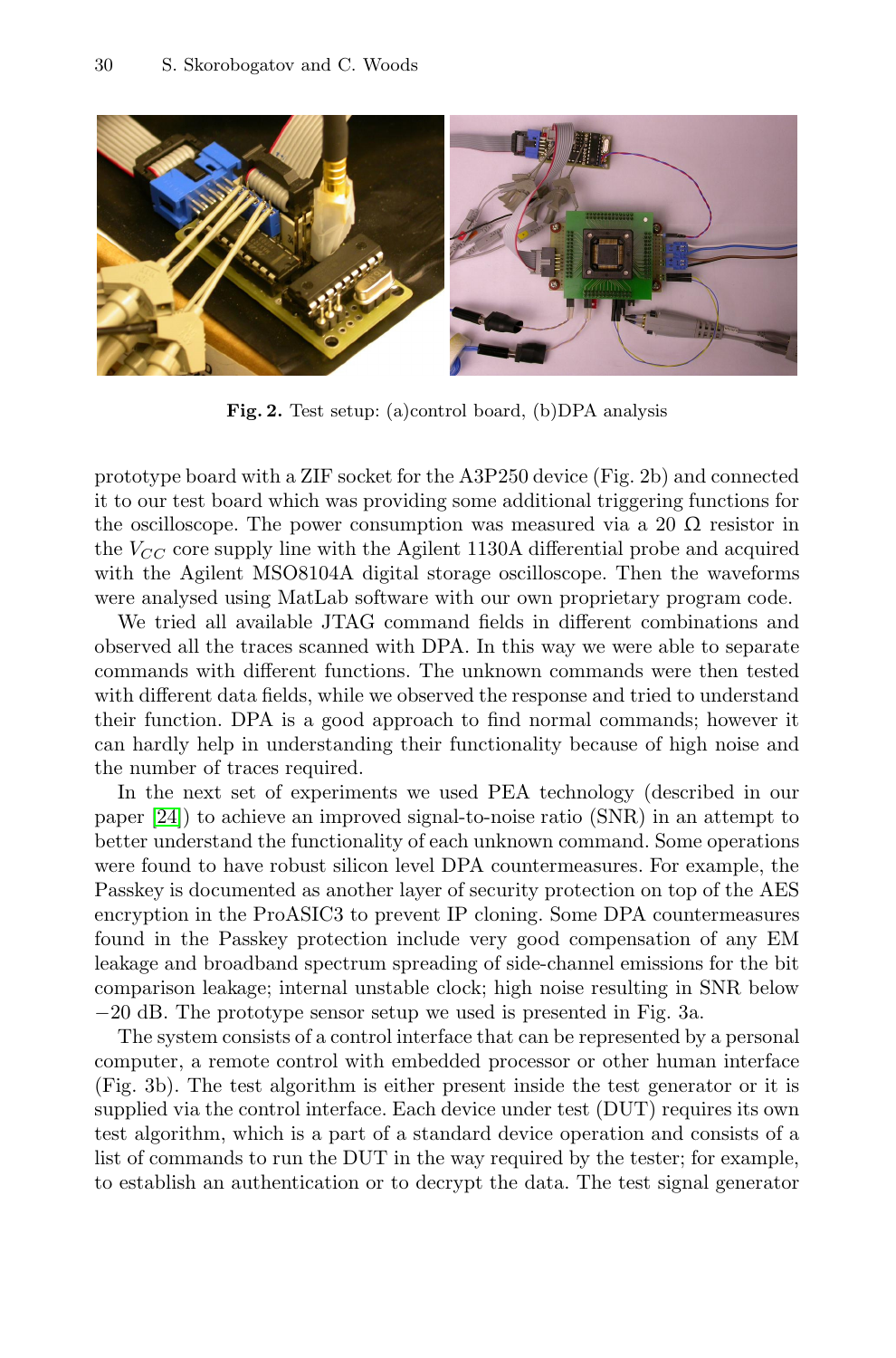

**Fig. 3.** (a)Prototype board with our sensor, (b)Block diagram of PEA setup

produces sets of test patterns according to the programmed algorithm. One part of the algorithm is fixed while the other is changing. The power supply of the DUT is provided by programmable power supply. The clock of the AC source can be synchronised to the external clock provided by the signal generator, which in turn can be synchronised to the device's internal clock. This could be done by injecting the clock signal from the generator into the DUT power supply line. That allows a significant improvement over the existing measurement equipment setup by significantly reducing the jitter influence on the measurement results.

As the DUT performs a requested operation it leaks some information via side channels as a side effect of the device operation. Those side-channel responses are measured with dedicated sensors specific for each type of side-channel emission, in our case the resistor in the core supply line. The sensors output the signals in analog form which are then put through a signal conditioning circuit to amplify the signal and reduce the noise by applying various filters. The signal is then delayed by one clock period, determined by the test signal generator. The purpose of the delay is to be able to compare the device side-channel response to different input test data. The pipeline delivers its delayed output to a waveform analyser which compares the new signal with the delayed sig[nal](#page-16-15) for the determined number of points and provides an output, which is the difference between them. The signal from the analyser is conditioned using amplifiers and filters to meet the requirement of the acquisition system, which then converts it in a multiplexed way into a digital form. The output from the multiplexer is then transferred to the hardware interface. The response analyser makes the decision on the reply based on the predetermined decision making patterns and updates the status register, which is checked by the control system. Our invention of this new analysis technique is covered by a patent which is available to the public [25]. Our improvement comes from: real-time attack with no latency associated with an oscilloscope hardware/software, network and memory; lower noise with better probe design, analog signal processing and efficient filtering.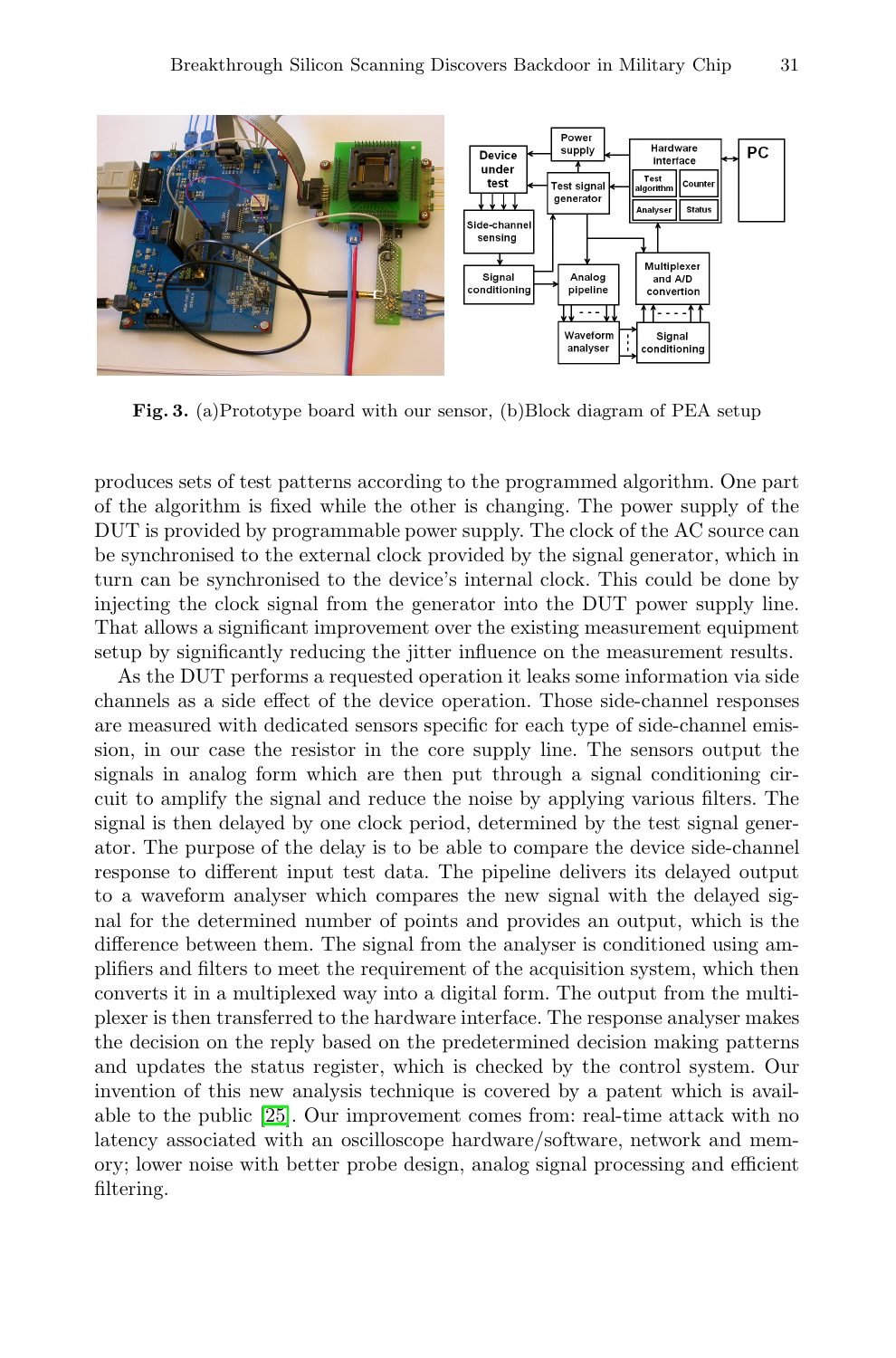In the end we used a silicon scanning technique based on PEA combined with a classic DPA setup (resistor in power line, differential probe, oscilloscope, PC with MatLab). Communication was analysed with DPA, while the functions of control registers were tested with both DPA and PEA. This is because for some operations DPA is not sensitive enough.

## **4 Results**

Scanning the JTAG command field for any unknown commands by checking the length of the associated DR register revealed an interesting picture. There were plenty of commands for which the associated DR register has a length different from one, hence, used by the JTAG engine. Fig. 4a shows some of these registers learned from the STAPL file analysis as well as newly discovered ones. Not only that, but some registers were impossible to update with a new data (Fig. 4b). Most of these registers were representing a Read-Only memory, referred to as FROW in the STAPL file. Only one row was actually read, but three address bits allowed eight rows to be accessed. All those hidden and non-updatable registers were found to be imprinted into certain locations in FROW memory. However, every single ProASIC3 chip has unique values stored in FROW and, hence, in hidden registers suggesting that this memory was initialised at a factory and then locked against overwriting. Now we knew for sure that there is some hidden functionality in the ProASIC3 chips.



**Fig. 4.** JTAG scanning results: (a)hidden DR registers, (b)non-volatile DR registers

Although they do not have any specialised DPA countermeasures, the ProA-SIC3 devices are at least 100 times longer to attack using DPA than nonprotected conventional microcontrollers such as PIC, AVR, MC68HC, MSP430 etc. The robust hardware design features are complemented with the total lack of information about JTAG engine operation, hardware implementation and commands. That makes any attacks on the ProASIC3 chips quite a challenging task. Fig. 5a shows the result obtained by comparing single traces for different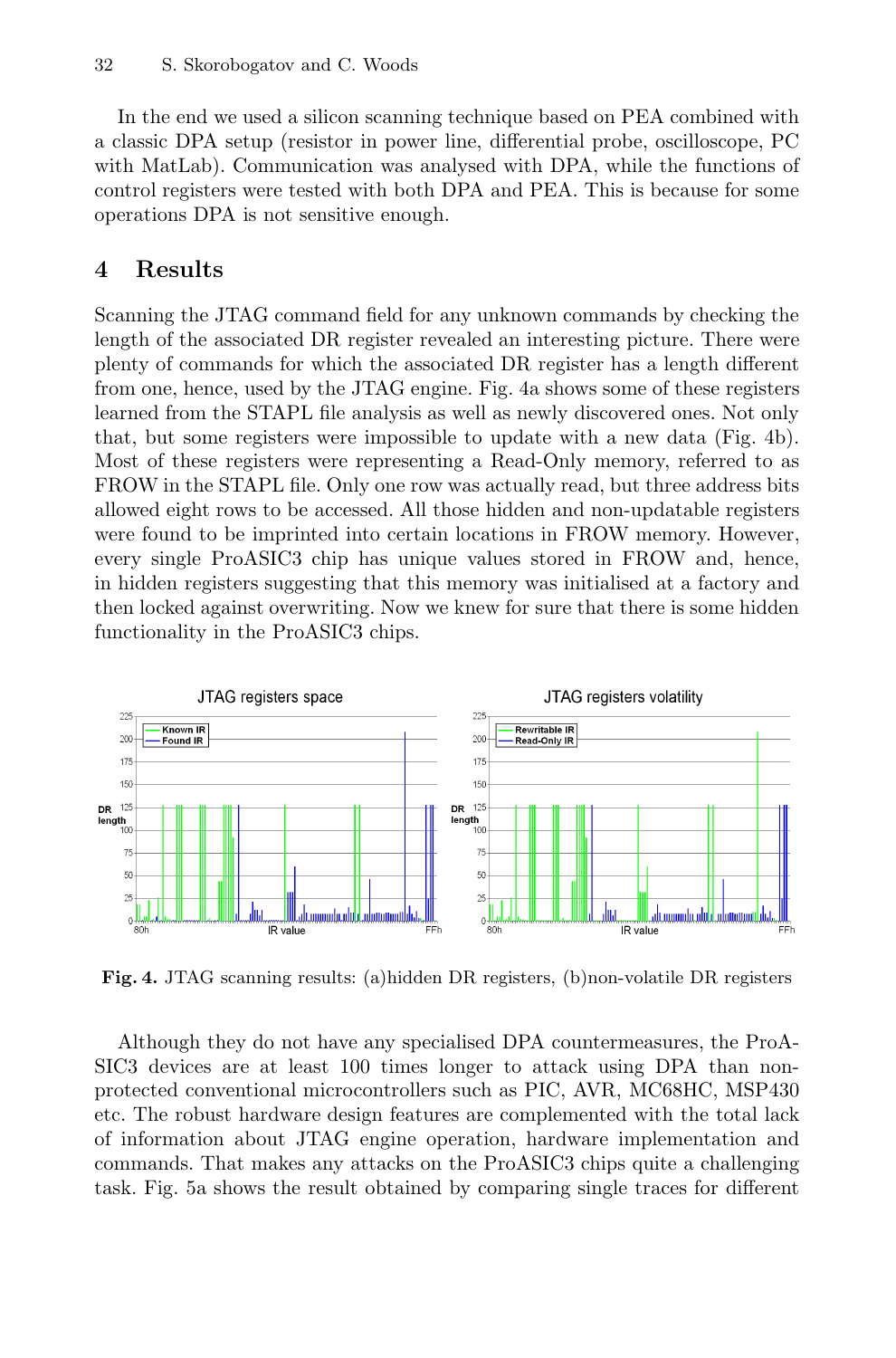input data. Averaging over 4,096 traces gives a low-noise result, but takes a couple of minutes to acquire (Fig. 5b). As can be seen, for single traces the noise overshadows any useful signal with SNR being below *−*20 dB. The FFT spectrum of the power trace does not have any characteristic peaks (Fig. 6a) and filtering will not be very effective for substantially improving DPA results.

The noise can be reduced by using a frequency locking technique. There are publications on the successful use of these techniques on FPGAs [26]. That way the timing jitter between traces can be reduced to approximately ten degrees of the phase shift at 19.7 MHz. However, on the other hand this injects a strong carrier frequency which needs to be filtered out to avoid any influence on the power analysis results. Despite good synchronisation and triggering results we did not observe any improvements compared to the standard DPA setup because of a very strong presence of a 19.7 MHz signal in the power trace which we were unable to eliminate of completely.



**Fig. 5.** Power analysis results: (a)single trace difference, (b)average of 4,096 traces

Various DPA techniques were attempted to extract the Passkey, however, we were unable to get even a single bit in two weeks time using our off-the-shelf DPA equipment (oscilloscope with differential probe and PC with MatLab). The traces that appeared using DPA accounted for many functions including memory access, AES, Passkey and other, yet to be learned, functions. Even for an unprotected implementation of AES encryption it would require at least 256 traces to be averaged to reduce the noise and get a reliable correlation with key bits (Fig. 5). The PEA approach allowed the key bits to be guessed at in real time and with a very good correlation with the key bits. The outstanding sensitivity of the PEA is owed to many factors. One of which is the bandwidth of the analysed signal, which for DPA, stands at 200MHz while in PEA at only 20 kHz. This not only results in much lower electronic noise, which is proportional to the square root of the bandwidth, but the cost of the acquisition hardware becomes several orders of magnitude lower. This also impacts on the latency thus allowing real-time analysis, because the signal produced for the analysis has almost 100% correlation with the key bits guesses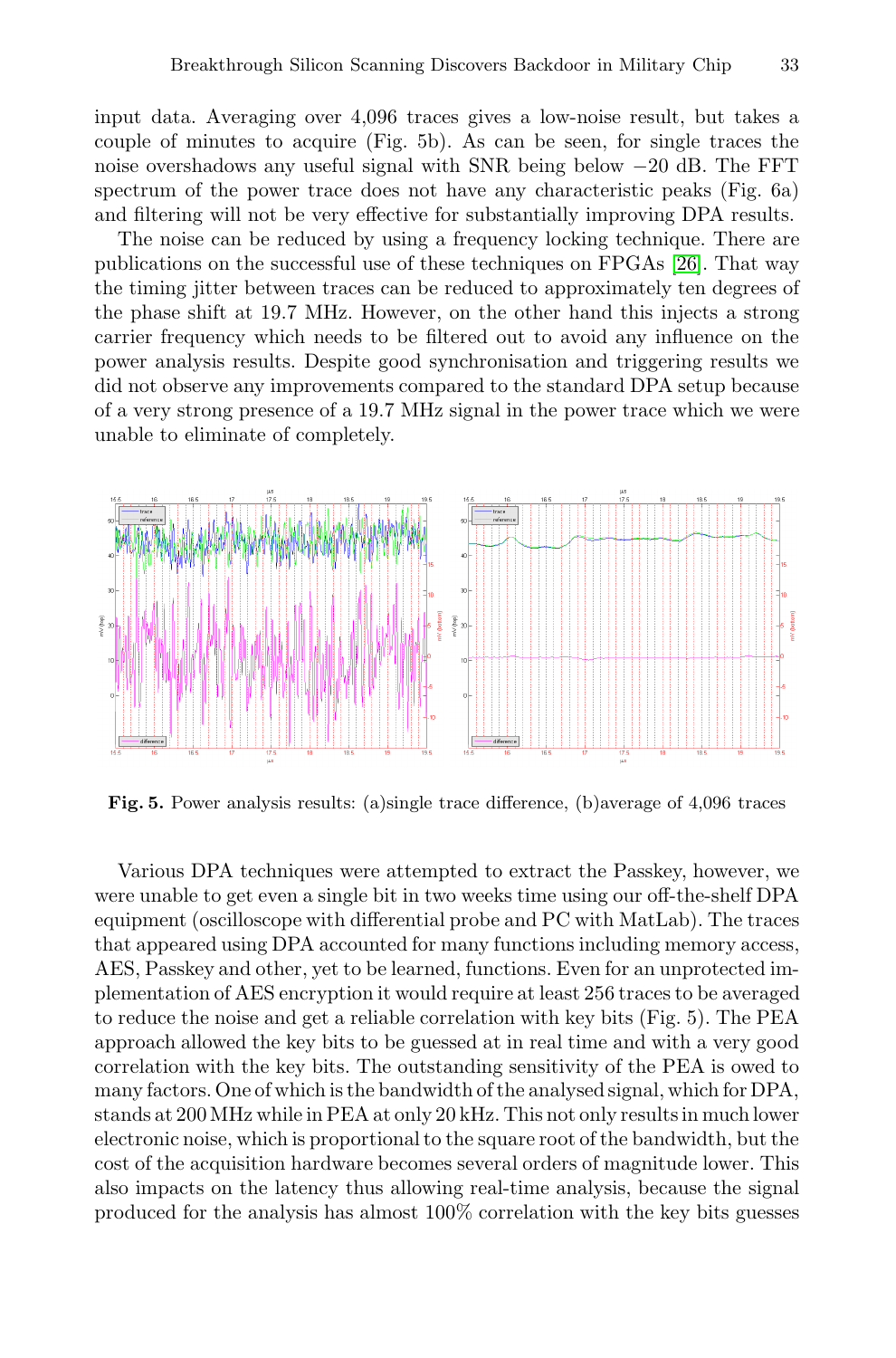

**Fig. 6.** Power analysis of ProASIC3: (a)FFT spectrum, (b)PEA scan for AES key

(Fig. 6b). This makes extraction time extremely fast. All that needs to be done in the end for the key extraction is to demodulate the signal and compare it with the reference peak. This can be easily performed by a simple one-dollar microcontroller with on-chip ADC.

Initially we analysed all the active JTAG commands using power analysis. Fig. 7a shows how AES authentication and Passkey verification traces look, while Fig. 7b shows traces of Array verification and Flash FROM reading commands. With the analysis of JTAG commands, one particular function was requesting a 128-bit key with the similar low-leakage DPA resistance property as the Passkey. It also had robust countermeasures that proved to be DPA resistant. In addition to an unstable internal clock and high noise from other parts of the circuit, the Passkey and backdoor access verification had their side-channel leakage considerably reduced compared to AES operation. This was likely to be achieved through using a well compensated silicon design together with ultra-low-power transistors instead of standard CMOS library components. In addition, the useful leakage signal has a spread spectrum with no characteristic peaks in frequency domain, thus making narrow band filtering useless. We used the similar PEA approach to extract both the Passkey and the backdoor key by looking for any notable changes in the response from our sensor for correct and incorrect guesses. However, due to much more robust DPA countermeasures it took us approximately one day to achieve this using simple PEA hardware. For the classic DPA setup, in order to achieve at least 0.1 mV difference detectable by an oscilloscope, at least 32 consecutive bits of the key must match. Given the input noise of probe+oscilloscope of 1mV at least 64 synchronous or 1024 asynchronous averages must be performed. It takes about 15 seconds to average the signal on MSO8104A to get a positive SNR. Finding all the unknown bits of the key with DPA would take  $2^{32}$  times longer or approximately 2,000 years. Further investigation of the backdoor key operation revealed that it unlocks many of the undocumented functions, including reprogramming of secure memory areas and IP access.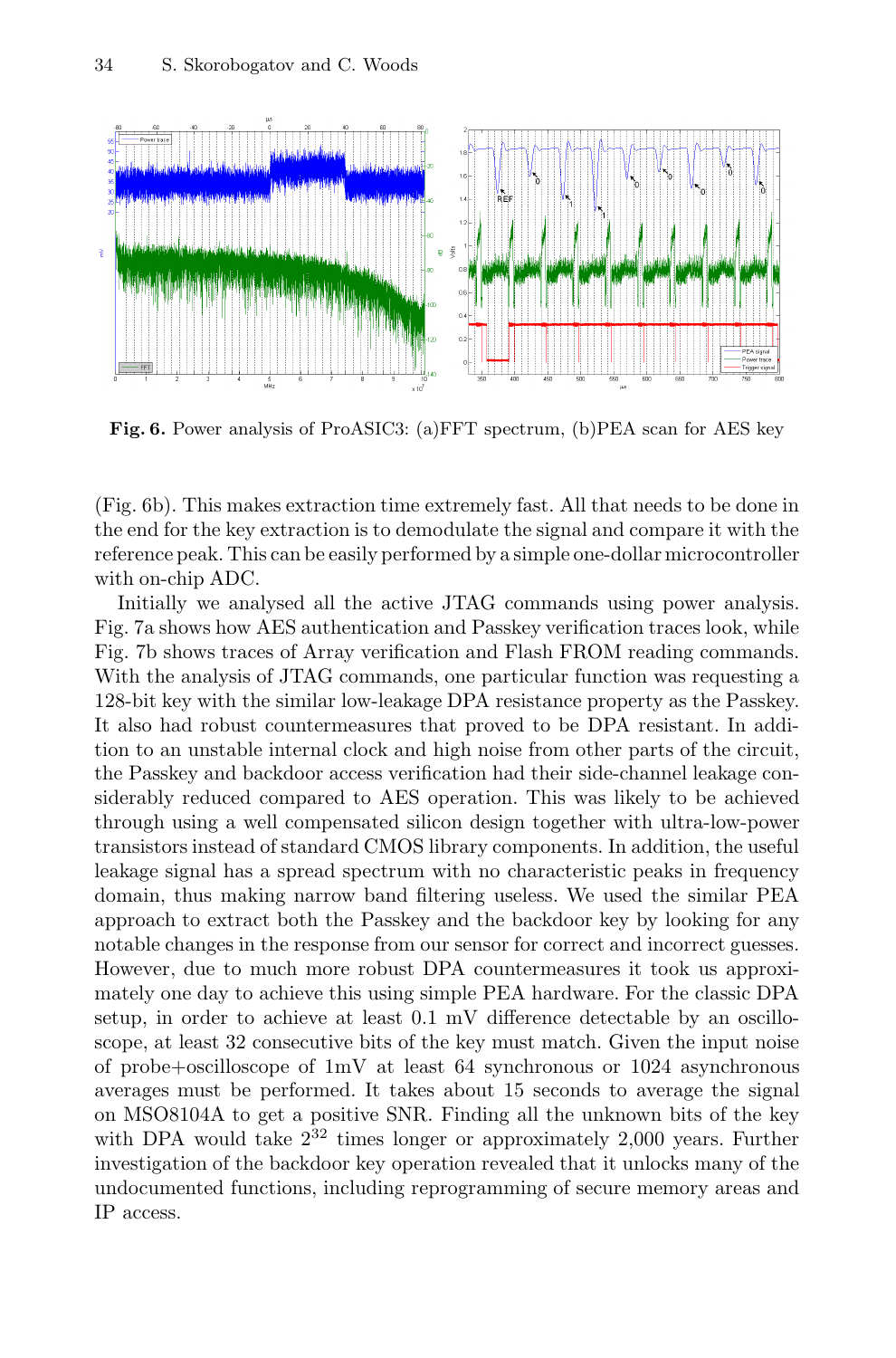

**Fig. 7.** Examples of JTAG power traces: (a)AE[S](#page-15-0) vs Passkey, (b)Array vs FROM

At this point we went back to those JTAG registers which were non-updatable as well as FROW to check whether we could change their values. Once the backdoor feature was unlocked, many of these registers became volatile and the FROW was reprogrammable as a normal Flash memory. Actel has a strong claim that *"configuration files cannot be read back via JTAG or any other method"* in the ProASIC3 and in their other latest generation Flash FPGAs [4]. Hence, they claim, they are extremely secure because the readback access is not implemented. We discovered that in fact Actel did implement such an access, with a special key used for activation.

Alongside this backdoor there is another layer of security in the guise of data permutation to obscure information and make IP extraction less feasible. This can also be dealt with using a simple brute force attack, because permutation functions do not withstand differential cryptanalysis as every single-bit change at the input results in a single-bit change at the output. Our experiments showed how some information can be found via systematic testing of device operations. Through this method, for example, we found the correspondence between bits in the 832-bit verification data and bits in the data bus.

### **5 Implications and Further Improvements**

Many countermeasures are designed to defeat high end oscilloscopes and their known noise, latency and signal issues. These countermeasures prevent themselves from being broken in an affordable time through suppressing the signal or by bringing it to a higher noise level. Our approach through the use of bespoke hardware and the removal of the oscilloscope from the testing process, is designed to have the sensitivity to detect even the smallest variation in signal, which then allows more detailed analysis. The setup with which we achieved these eye-opening results is in its most basic form, employing a single pipeline (one channel).

Having taken this technology to proof of concept, we would like to develop it by building a multi-pipeline system consisting of 100 channels as well as new, more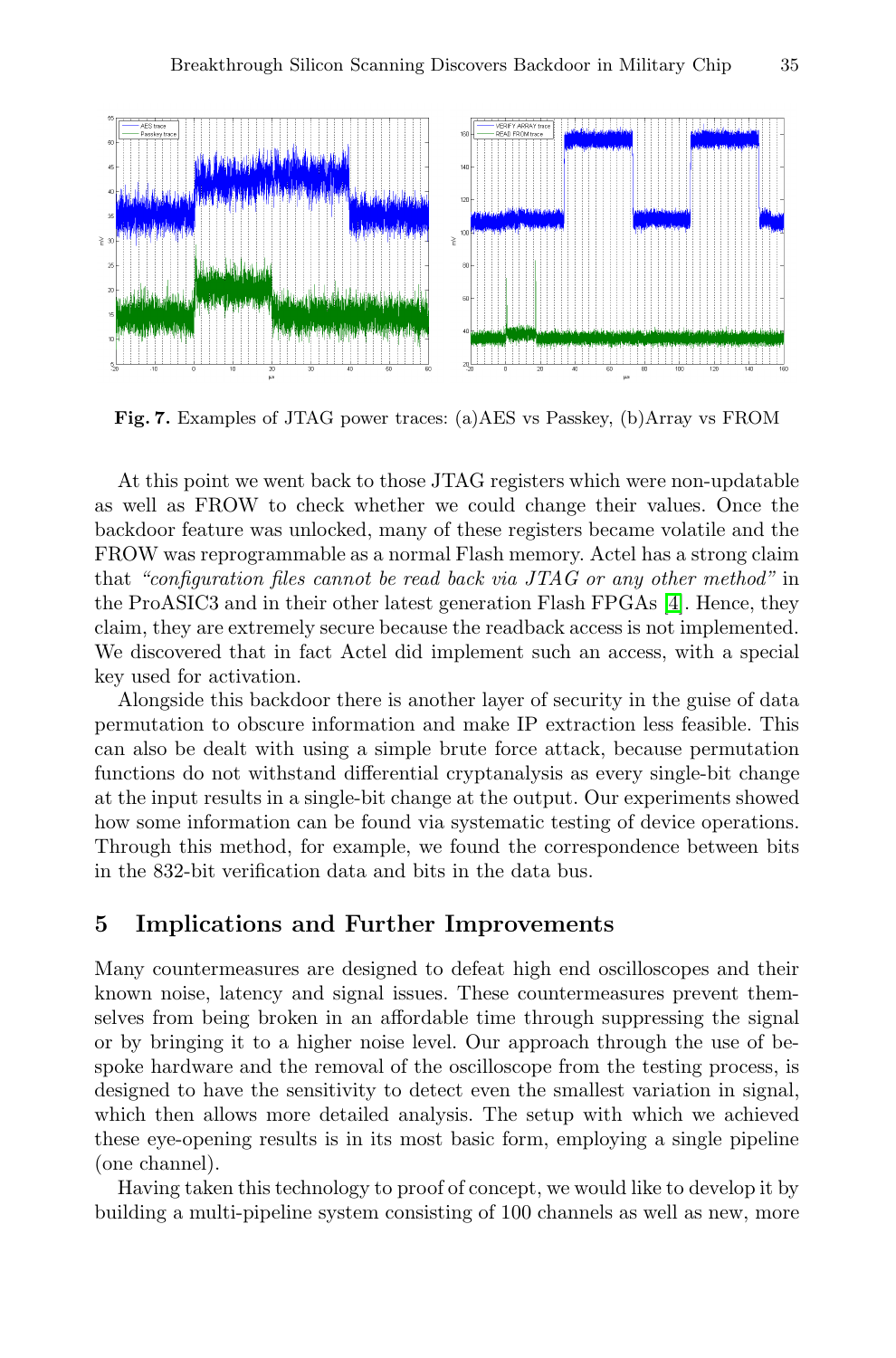efficient hardware for our probes, with the aim of further improving sensitivity and speed by a factor of 10. We firmly believe that with the increase in capability planned for the next generation of our technology, defeating more secure DPA countermeasures is a very real and achievable expectation. Using a low-noise side-channel measurement setup with a carefully designed probe a 10*×* further improvement can be achieved. Further improvements can be done to the scanning algorithm itself thus improving the effectiveness by a further 10*×*. All these improvements can bring the analysis time down to hours or even minutes.

We noticed that FPGA security relies heavily on obscurity. This ranges from the lack of any documentation on the JTAG access interface, and absence of information on the internal op[era](#page-17-2)tions, down to the data formats. This works well unless an attacker is determined to discover all this information on their own. Alternatively, more information can be gained through the analysis of the development tools and programming files for some chips. That certainly raises a concern about the amount of information a potential attacker can gain through development kits.

Some DPA and design cloning countermeasures might be ineffective in light of efficient silicon scanning techniques. For example, Intrinsic ID offers a software level solution for secure storage of crypto keys [27]. However, for an attacker who has full access to the chip through a backdoor and is capable of extracting the bitstream, localising and defeating the protection mechanism will be trivial. He will still have to understand the proprietary bitstream encoding, however, this can be achieved in several ways from reverse engineering the development software, through active attacks on chips, to reverse engineering the FPGA chip itself. Therefore, solutions with silicon-level fingerprinting using physical unclonable functions (PUF) will be ineffective in the presence of backdoors.

One could possibly argue that the backdoor we discovered is a bug or something overlooked by the developers. However, this is not the case as we performed intensive investigation into this problem and found proof that the backdoor was deliberately inserted and even used as a part of the overall security scheme. The backdoor feature was designed as a part of the JTAG security protection mechanism and traces can be found in the Actel's Libero FPGA design software. Anyone with this free software installed on their Microsoft Windows machine can go to the Search option in the Start menu and search for one of the fuse names taken from Actel generated STAPL file. For example, search for the word ULUWE in all files. This will return all STAPL files together with templates and algorithm description files. Inside some of those files [the](#page-17-3)re is a proof of the designed backdoor feature.

At the same time, other hidden features could be used to assist even more deeper recovery of the information from the chip. For example, if someone overproduced pre-programmed ProASIC3 chips for some important design and then decided on using another product; they can erase the chips and sell them on the grey market. No one would expect any security flaw because the chips are erased and no longer hold any useful data. This is not quite true and in fact there are still some tiny traces of the information left deep inside the Flash cells [28].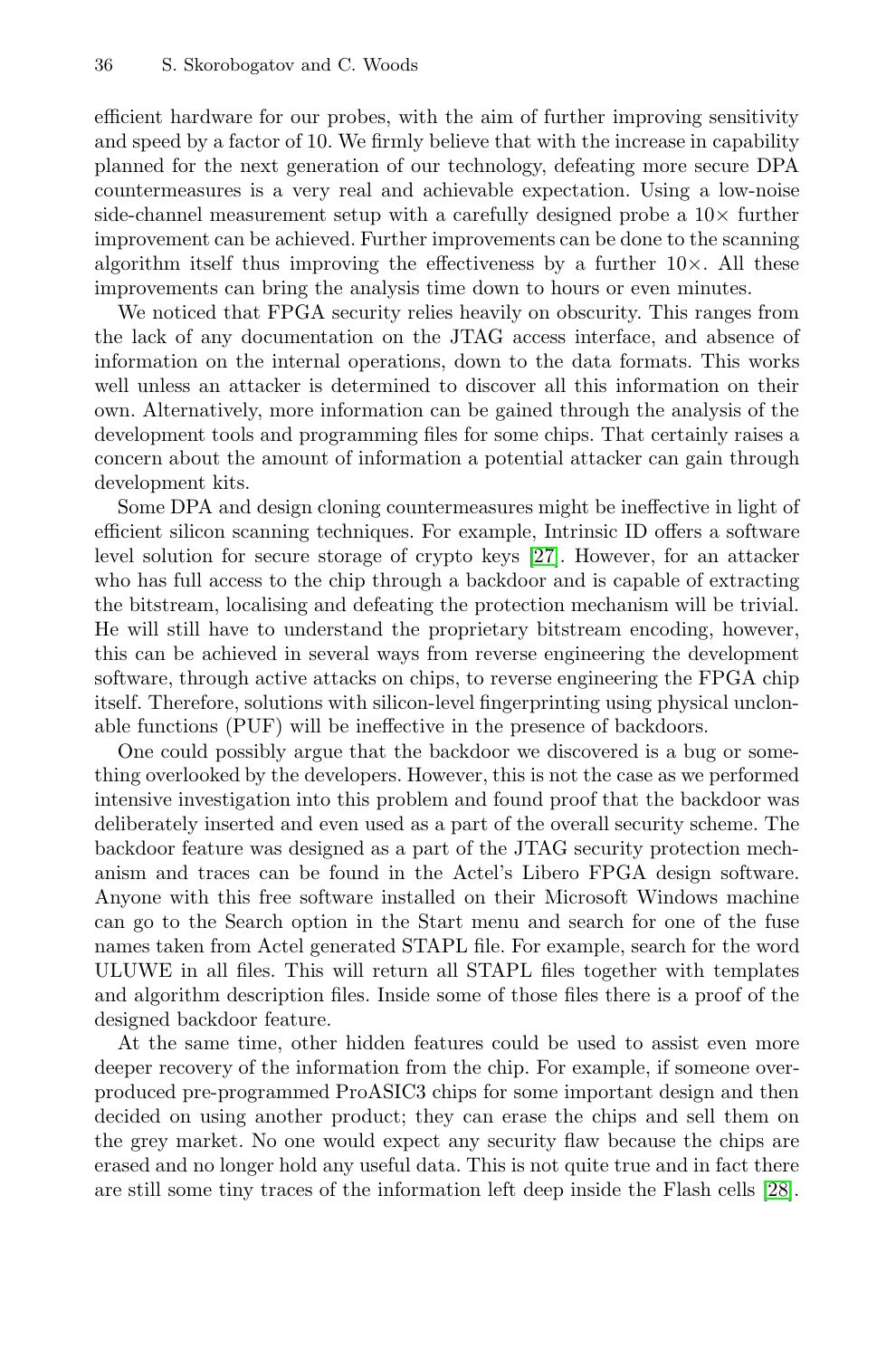With the help of some hidden registers we found during the JTAG scan we were able to adjust the reference voltage of the read-sense amplifiers used by the backdoor and successfully extracted the bitstream configuration from the erased ProASIC3 chip. If you use ProASIC3 in a sensitive military system that had a destructive wipe as a security feature in case of the systems capture, erasing the chip would not be sufficient to prevent the readback of the user IP. This was a good example of combining the backdoor with hidden and undocumented JTAG debug functions.

### **6 Conclusion**

Our experiments had achieved the affordable time for scanning of two weeks. As a result we were able to locate and exploit an undocumented backdoor in the Actel/Microsemi ProASIC3 chip positioned as the industry's highest security device. To our knowledge this is the first documented case of a backdoor inserted in a real world device with critical applications. Not only can a poorly protected AES key be extracted from the ProASIC3 chips in no time and with minimal effort, but the Passkey which was believed to be unbreakable and which was robust against DPA attacks can also be extracted.

The discovery of a backdoor in a military grade chip raises some serious questions about hardware assurance in the semiconductor industry. When you use and buy an embedded system or computer it is assumed, wrongly in our opinion, that the hardware is completely devoid of any vulnerabilities. We investigated the ProASIC3 backdoor problem through Internet searches, software and hardware analysis and found that this particular backdoor is not a result of any mistake or an innocent bug, but is instead a deliberately inserted and well thought-through backdoor that is crafted into, and part of, the ProASIC3 security system. We analysed other Actel/Microsemi products and found they all have the same backdoor. Those products include, but are not limited to: Igloo, Fusion and SmartFusion. The ProASIC3 is heavily marketed to the military and industry and resides in some very sensitive and critical products. From Google searches alone we have found that the ProASIC3 is used in military products such as weapons, guidance, flight control, networking and communications. In industry it is used in nuclear power plants, power distribution, aerospace, aviation, public transport and automotive products. This permits a new and disturbing possibility of a large scale Stuxnet-type attack via a network or the Internet on the silicon itself. If the key is known, commands can be embedded into a worm to scan for JTAG, then to attack and reprogram the firmware remotely. The backdoor is close to impossible to fix on chips already deployed because, unlike software bugs in a PC Operating System, you cannot issue a patch to fix this. Instead one has to replace all the hardware which could be extremely expensive. It may simply be a matter of time before this backdoor opportunity, which has the potential to impact on many critical systems, is exploited.

The chip manufacturer suggests the possibility of performing remote upgrade of the firmware in ProASIC3 devices via TCP/IP: *"The system containing the low power flash device can be assigned an IP address when deployed in the field.*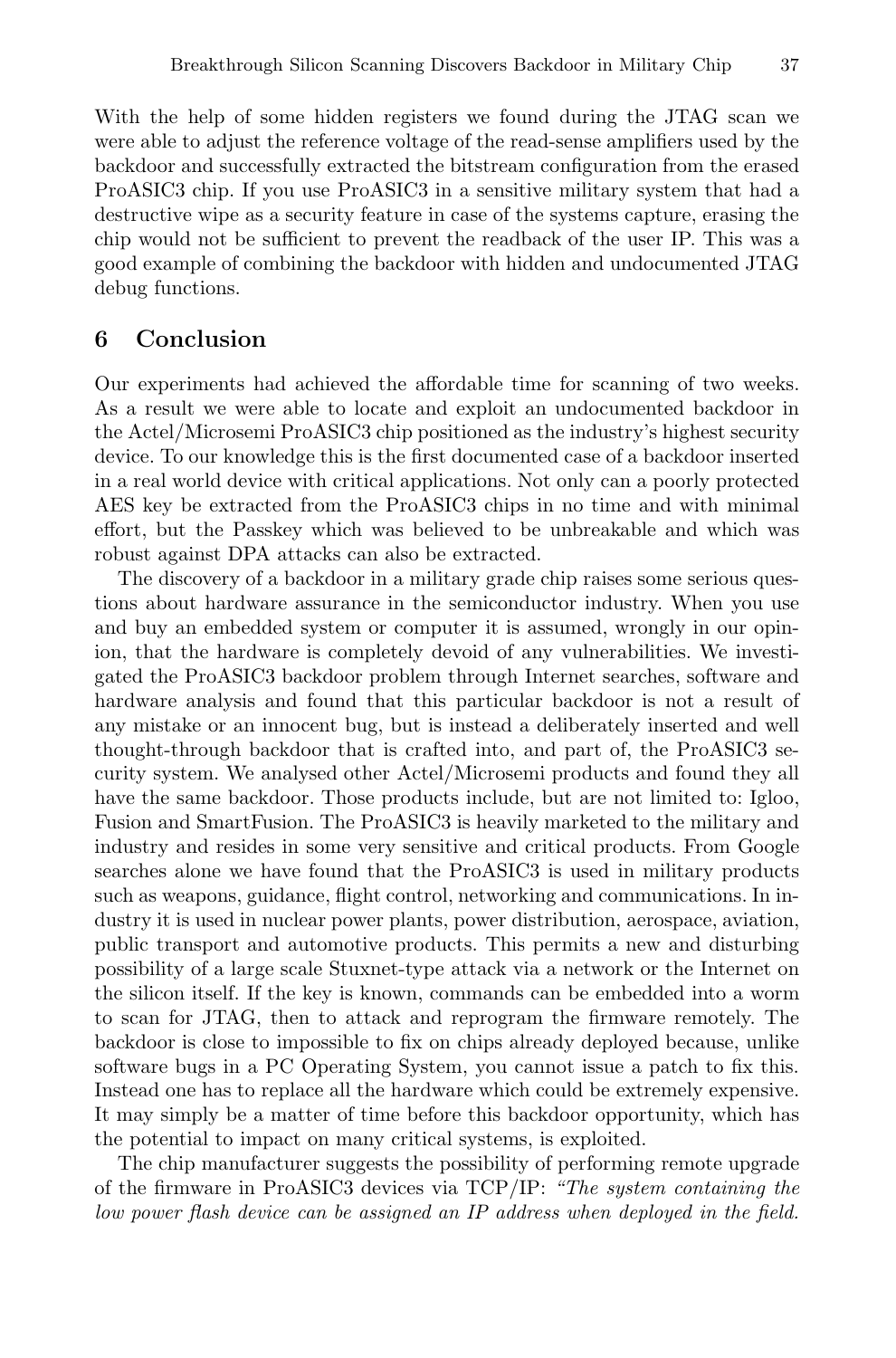*When the device requires an update (core or FlashROM), the programming instructions along with the new programming data (AES-encrypted cipher text) can be sent over the Internet to the target system via the TCP/IP protocol. Once the MCU receives the instruction and data, it can proceed with the FPGA update. Low power flash devices support Message Authentication Code (MAC), which can be used to validate data for the target device"* [2]. However, as we have already mentioned, the implementation of the MAC is very insecure and trivial to break. That only increases concerns about the remote updates and taking over the control of systems based on the ProASIC3 and other Actel/Microsemi Flash FP[GAs](#page-16-14).

Having a security related backdoor on a silicon chip jeopardises any efforts of adding software level protection. This is because an attacker can use the underlying hardware to circumvent the software countermeasures. Using PUFs is not likely to offer much help as the firmware that calculates them could be extracted and then reverse engineered to defeat the protection layer. Using encryption as an additional protection layer does not always help. Moreover, it could make things worse, as in the ProASIC3, where the AES key can be extracted in less than a second's time [24] compared to hours required for Passkey extraction.

Most of the current DPA-based research into silicon chips is centred on looking for Trojans. There has been little research conducted into comparing legitimate chips with counterfeits, using DPA. This is primarily because standard DPA equipment generates many terabytes of data which requires complex analysis, resulting in a long lead time and a high cost. As PEA offers superior sensitivity and high speed analysis, it would be possible to check all chips to be used in assembly, not just a sample batch. Currently this is not possible with any other comparison methods whether by DPA or reverse engineering.

<span id="page-15-1"></span><span id="page-15-0"></span>A debug port, factory test interface or JTAG can all potentially be used as points to scan the silicon chip for backdoors or Trojans. Most chips manufactured these days have at least one of these features present. Until the development of the efficient silicon scanning techniques, it has been unfeasible to test real silicon chips for Trojans or backdoors. Using a low-cost system it becomes possible to independently test silicon for backdoors and Trojans in a matter of weeks. It would take many years to perform the same task using standard DPA. Most silicon chips are now designed and made abroad by third parties. Is there any [independent](http://www.actel.com/documents/Mil_PA3_EL_UG.pdf) [way](http://www.actel.com/documents/Mil_PA3_EL_UG.pdf) [to](http://www.actel.com/documents/Mil_PA3_EL_UG.pdf) [evaluate](http://www.actel.com/documents/Mil_PA3_EL_UG.pdf) [these](http://www.actel.com/documents/Mil_PA3_EL_UG.pdf) [pro](http://www.actel.com/documents/Mil_PA3_EL_UG.pdf)ducts that are used in critical systems?

## **[References](http://www.actel.com/documents/PA3_E_Tech_WP.pdf)**

- 1. Tehranipoor, M., Koushanfar, F.: A survey of hardware Trojan taxonomy and detection. IEEE Design and Test of Computers (2010)
- 2. Military ProASIC3/EL FPGA Fabric User's Guide. Microsemi (2011), http://www.actel.com/documents/Mil\_PA3\_EL\_UG.pdf
- 3. Design Security in Nonvolatile Flash and Antifuse FPGAs, Security Backgrounder, http://www.actel.com/documents/DesignSecurity\_WP.pdf
- 4. Actel ProASIC3/E Production FPGAs, Features and Advantages (2007), http://www.actel.com/documents/PA3\_E\_Tech\_WP.pdf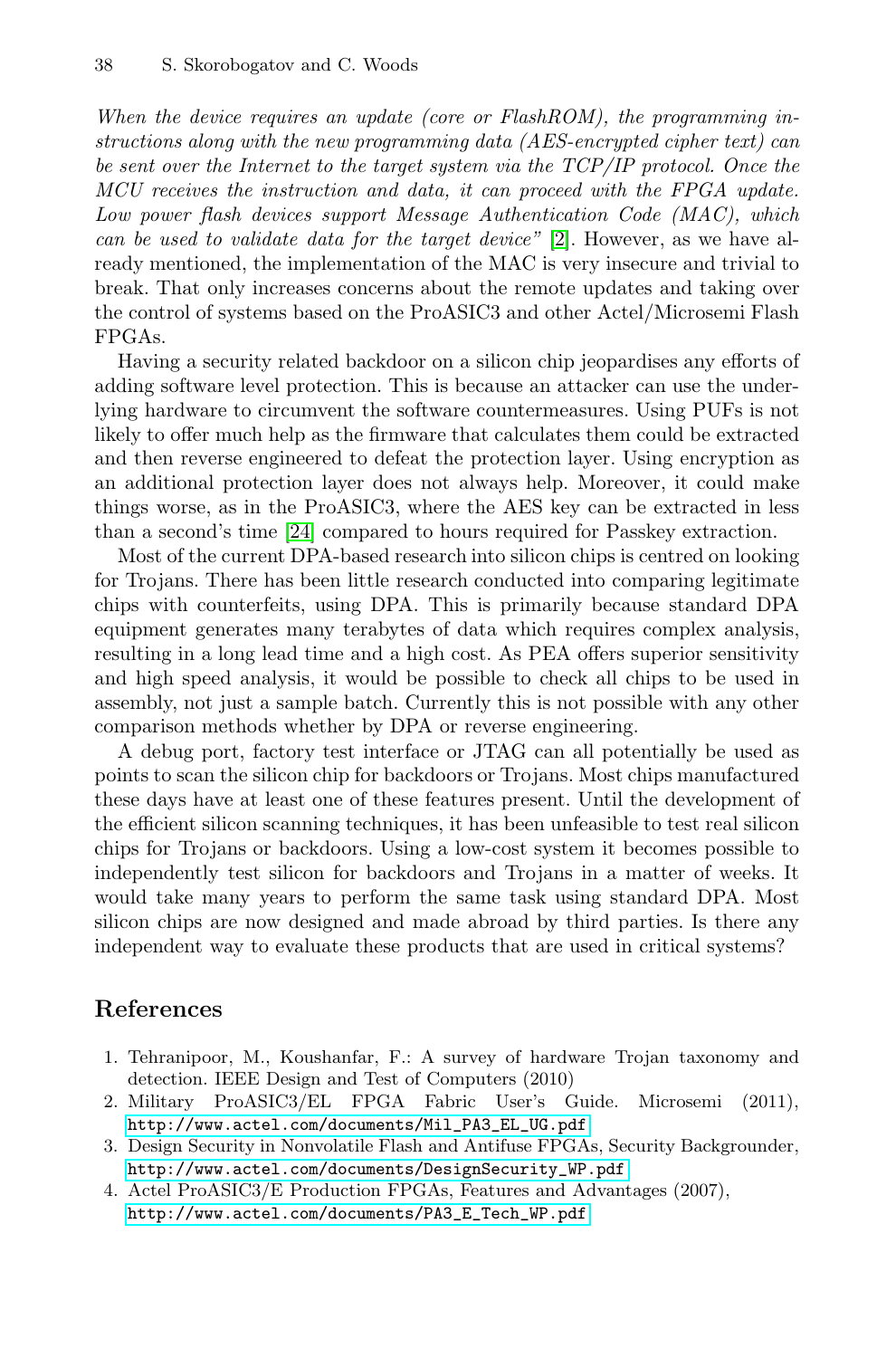- <span id="page-16-3"></span><span id="page-16-2"></span><span id="page-16-1"></span><span id="page-16-0"></span>5. The Free Dictionary. Backdoor, http://www.thefreedictionary.com/backdoor
- <span id="page-16-4"></span>6. Torrance, R., James, D.: The State-of-the-Art in IC Reverse Engineering. In: Clavier, C., Gaj, K. (eds.) CHES 2009. LNCS, vol. 5747, pp. 363–381. Springer, Heidelberg (2009)
- <span id="page-16-5"></span>7. Jha, S., Jha, S.K.: Randomization Based Probabilistic Approach to Detect Trojan Circuits. In: Proc. 11th IEEE High Assurance System Engineering Symp., pp. 117–124 (2008)
- 8. Banga, M., Hsiao, M.: A Region based Approach for the Identification of Hardware Trojans. In: IEEE Int. Workshop on Hardware-Oriented Security and Trust, HOST, pp. 40–47 (2008)
- <span id="page-16-6"></span>9. Wolff, F., Papachristou, C., Bhunia, S., Chakraborty, R.S.: Towards Trojan-free Trusted ICs: Problem Analysis and Detection Scheme. In: Design, Automation and Test in Europe, DATE 2008, March 10-14, pp. 1362–1365 (2008)
- <span id="page-16-11"></span>10. Wang, X., Tehranipoor, M., Plusquellic, J.: Detecting Malicious Inclusions in Secure Hareware: Challenges and Solutions. In: IEEE Int. Hardware-Oriented Security and Trust, HOST (2008)
- <span id="page-16-7"></span>11. Agrawal, D., Baktir, S., Karakoyunlu, D., Rohatgi, P., Sunar, B.: Trojan Detection using IC Fingerprinting. In: IEEE Symp. on Security and Privacy, SP, pp. 296–310 (2007)
- <span id="page-16-9"></span><span id="page-16-8"></span>12. Jin, Y., Makris, Y.: Hardware Trojan Detection using Path Delay Fingerprint. In: IEEE Int. Workshop on Hardware-Oriented Security and Trust, HOST (2008)
- <span id="page-16-10"></span>13. Du, D., Narasimhan, S., Chakraborty, R.S., Bhunia, S.: Self-referencing: A Scalable Side-Channel Approach for Hardware Trojan Detection. In: Mangard, S., Stan[daert, F.-X. \(eds.\) CHES 2010. LNCS](http://www.actel.com/documents/Mil_PA3_EL_DS.pdf), vol. 6225, pp. 173–187. Springer, Heidelberg (2010)
- <span id="page-16-13"></span><span id="page-16-12"></span>14. Rad, R., Tehranipoor, M., Plusquellic, J.: A Sensitivity Analysis of Power Signal Methods for Detecting Hardware Trojans under Real Process and Environmental Conditions. IEEE. Trans. in VLSI 18, 1735–1744 (2009)
- <span id="page-16-14"></span>15. Kocher, P., Jaffe, J., Jun, B.: Differential Power Analysis. In: Wiener, M. (ed.) CRYPTO 1999. LNCS, vol. 1666, pp. 388–397. Springer, Heidelberg (1999)
- 16. Military ProASIC3/EL Low Power Flash FPGAs Datasheet. Microsemi (2012), http://www.actel.com/documents/Mil\_PA3\_EL\_DS.pdf
- <span id="page-16-15"></span>[17. Tehranipoor, M., Wang, C.: Introduc](http://www.actel.com/documents/ISP_STAPL_AN.pdf)tion to Hardware Security and Trust. Springer (2011)
- 18[. JTAG Boundary scan. IEEE Std 1149.1-2001](http://www.actel.com/documents/pa3_faq.html)
- 19. JTAG Programming specification. IEEE 1532-2002
- 20. Da Rolt, J., Di Natale, G., Flottes, M.-L., Rouzeyre, B.: New security threats against chips containing scan chain structures. In: IEEE Int. Workshop on Hardware-Oriented Security and Trust, HOST, pp. 110–115 (2011)
- [21. Actel, ISP and ST](http://eprint.iacr.org/2012/296)APL, Application Note AC171, http://www.actel.com/documents/ISP\_STAPL\_AN.pdf
- 22. ProASIC3 Frequently Asked Questions, Actel Corporation, Mountain View, CA 94043-4655 USA, http://www.actel.com/documents/pa3\_faq.html
- 23. Skorobogatov, S.: Flash Memory 'Bumping" Attacks. In: Mangard, S., Standaert, F.-X. (eds.) CHES 2010. LNCS, vol. 6225, pp. 158–172. Springer, Heidelberg (2010)
- 24. Skorobogatov, S., Woods, C.: In the blink of an eye: There goes your AES key. IACR Cryptology ePrint Archive, Report 2012/296 (2012), http://eprint.iacr.org/2012/296
- 25. Integrated Circuit Investigation Method and Apparatus. Patent number WO2012/046029 A1